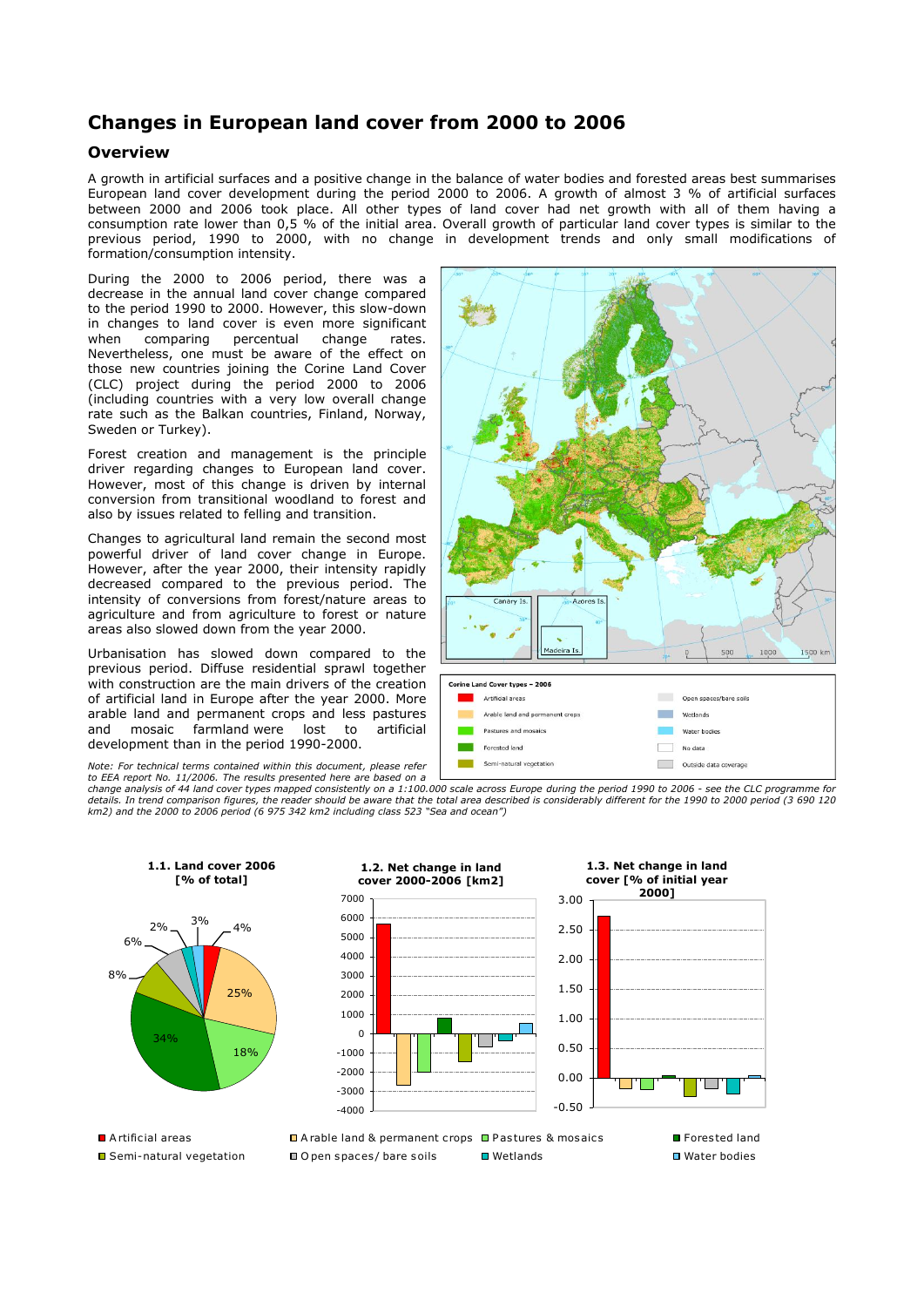### **Summary balance table 2000-2006**

|                                     | areas<br>Artificial | ទី<br>land<br>c<br>ក្ខ<br>ខ<br>ω<br>ă<br>ops<br>ø<br>ο<br>ö<br>Ω<br>o | τ<br>Œ<br>უ<br>ω<br>ū<br>۰<br>ፎ<br>ε | land<br>ested<br>۰<br>цĭ | ក្ខ<br>ë<br>Semi-<br>ρəν | Ū<br>≝<br><b>r</b><br><u>ິດ</u><br>ဌာ<br>Open<br>ω<br>£<br>آھ<br>آ | nds<br>Wetla | U)<br>ق<br>ъ<br>ğ<br><b>Water</b> | −<br>N<br>⋖<br>īот<br><u>[km</u> |
|-------------------------------------|---------------------|-----------------------------------------------------------------------|--------------------------------------|--------------------------|--------------------------|--------------------------------------------------------------------|--------------|-----------------------------------|----------------------------------|
| Land cover 2000                     | 209248              | 1425705                                                               | 1020670                              | 1970267                  | 459711                   | 356298                                                             | 135392       | 1398051                           | 6975342                          |
| Consumption of initial LC           | 1913                | 7845                                                                  | 4806                                 | 40026                    | 2547                     | 2393                                                               | 603          | 370                               | 60504                            |
| Formation of new LC                 | 7614                | 5207                                                                  | 2845                                 | 40823                    | 1116                     | 1738                                                               | 230          | 931                               | 60504                            |
| <b>Net Formation of LC</b>          | 5702                | $-2638$                                                               | $-1961$                              | 797                      | $-1431$                  | $-655$                                                             | $-373$       | 560                               | $\mathbf 0$                      |
| Net formation as % of initial year  | 2.7                 | $-0.2$                                                                | $-0.2$                               | 0.0                      | $-0.3$                   | $-0.2$                                                             | $-0.3$       | 0.0                               | 0.0                              |
| <b>Total turnover of LC</b>         | 9527                | 13052                                                                 | 7651                                 | 80850                    | 3663                     | 4131                                                               | 833          | 1301                              | 121008                           |
| Total turnover as % of initial year | 4.6                 | 0.9                                                                   | 0.7                                  | 4.1                      | 0.8                      | 1.2                                                                | 0.6          | 0.1                               | 1.7                              |
| Land cover 2006                     | 214949              | 1423067                                                               | 1018709                              | 1971064                  | 458280                   | 355643                                                             | 135018       | 1398612                           | 6975342                          |



0 500000 1000000 1500000

■1990-2000 2000-2006

**2.5. Annual turnover of LC types [ha/year]**

Artificial areas

Pastures & mosaics Forested land Semi-natural vegetation Open spaces / bare soils

Wetlands

Water bodies

Arable land & permanent crops

### **2.6. Net annual change of LC types [ha/year]**



| <b>Summary trend figures</b>                                                                      | 1990-2000 | $2000 -$<br>2006 |
|---------------------------------------------------------------------------------------------------|-----------|------------------|
| Annual land cover change [ha/year]                                                                | 20928     | 20168            |
| Annual land cover change as % of initial year                                                     | 4.1       | 1.7              |
| Land uptake by artificial development as mean annual change [ha/year]                             | 117497    | 105925           |
| Agricultural land uptake by urban and infrastructures development as mean annual change [ha/year] | 109665    | 87635            |
| Net uptake of forests and semi-natural land by agriculture as mean annual change [ha/year]        | 3525      | 7005             |
| Net conversion from pasture to arable land and permanent crops as mean annual change [ha/year]    | $-103$    | 4130             |
| Forest & other woodland net formation as mean annual change [ha/year]                             | 19497     | -8990            |
| Dry semi-natural land cover net formation as mean annual change [ha/year]                         | $-28406$  | $-27315$         |
| Wetlands & water bodies net formation as mean annual change [ha/year]                             | 4342      | 4625             |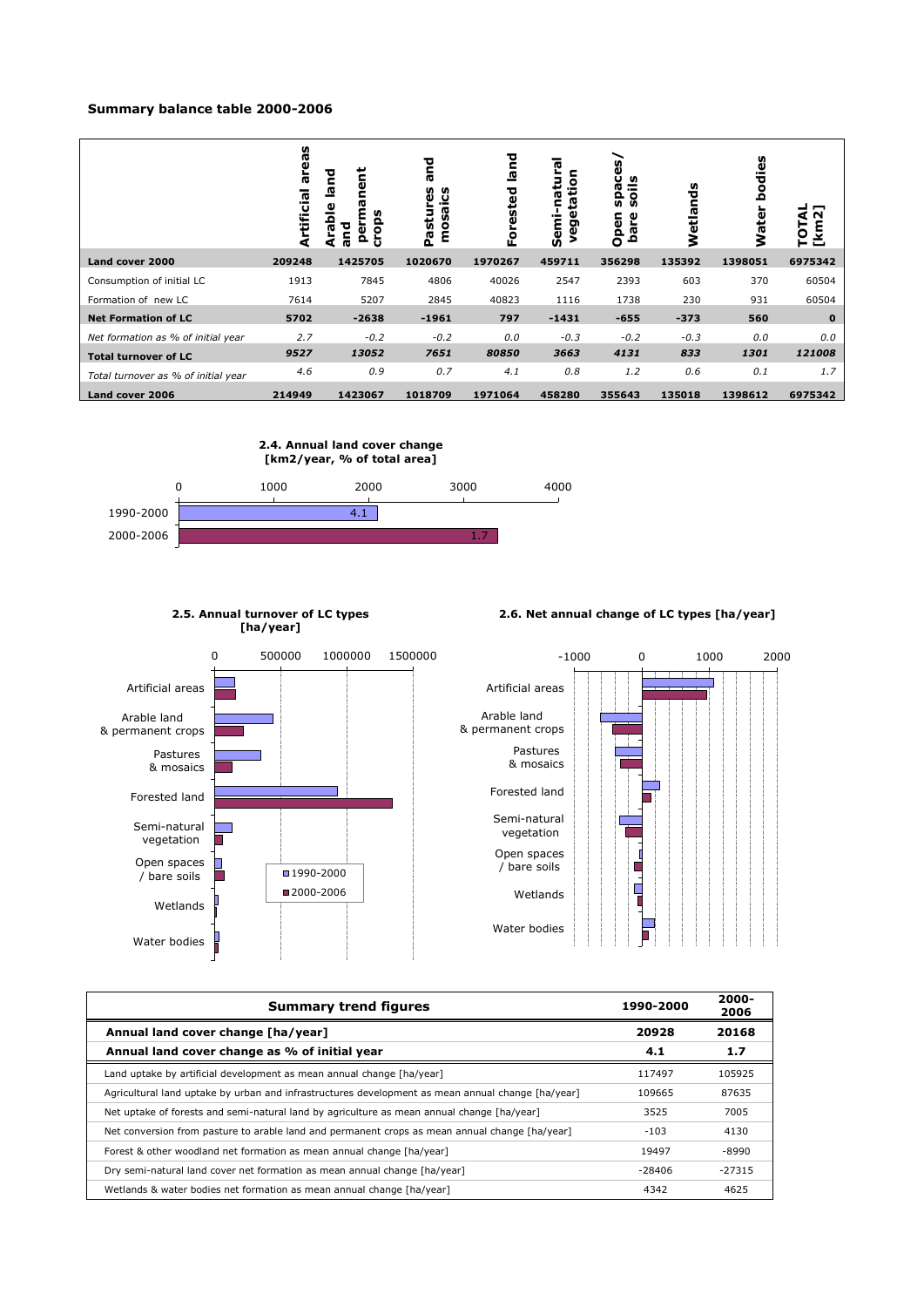

### **2.7. Intensity of main change drivers (LC FLOWS) [ha/year]**

# *Artificial areas*



### **Urban sprawl slows downs**

Diffuse residential sprawl together with construction are the main drivers of the creation of artificial land in Europe after the year 2000. The creation of industrial/commercial sites, mines and quarrying areas and sport and leisure facilities have contributed significantly to this urban sprawl. More than ¾ of land uptake had previously consisted of agricultural areas with a prevailing share of arable and crop land. Beside such artificial land creation, the recycling of developed urban land (mostly conversion of construction sites into urban fabric, commercial or industrial units and transportation networks) is a significant part of total artificial development. Consumption of artificial land occurs to a lesser extent and is represented mainly by forested or agricultural land creation over former mineral extraction, dump or construction sites.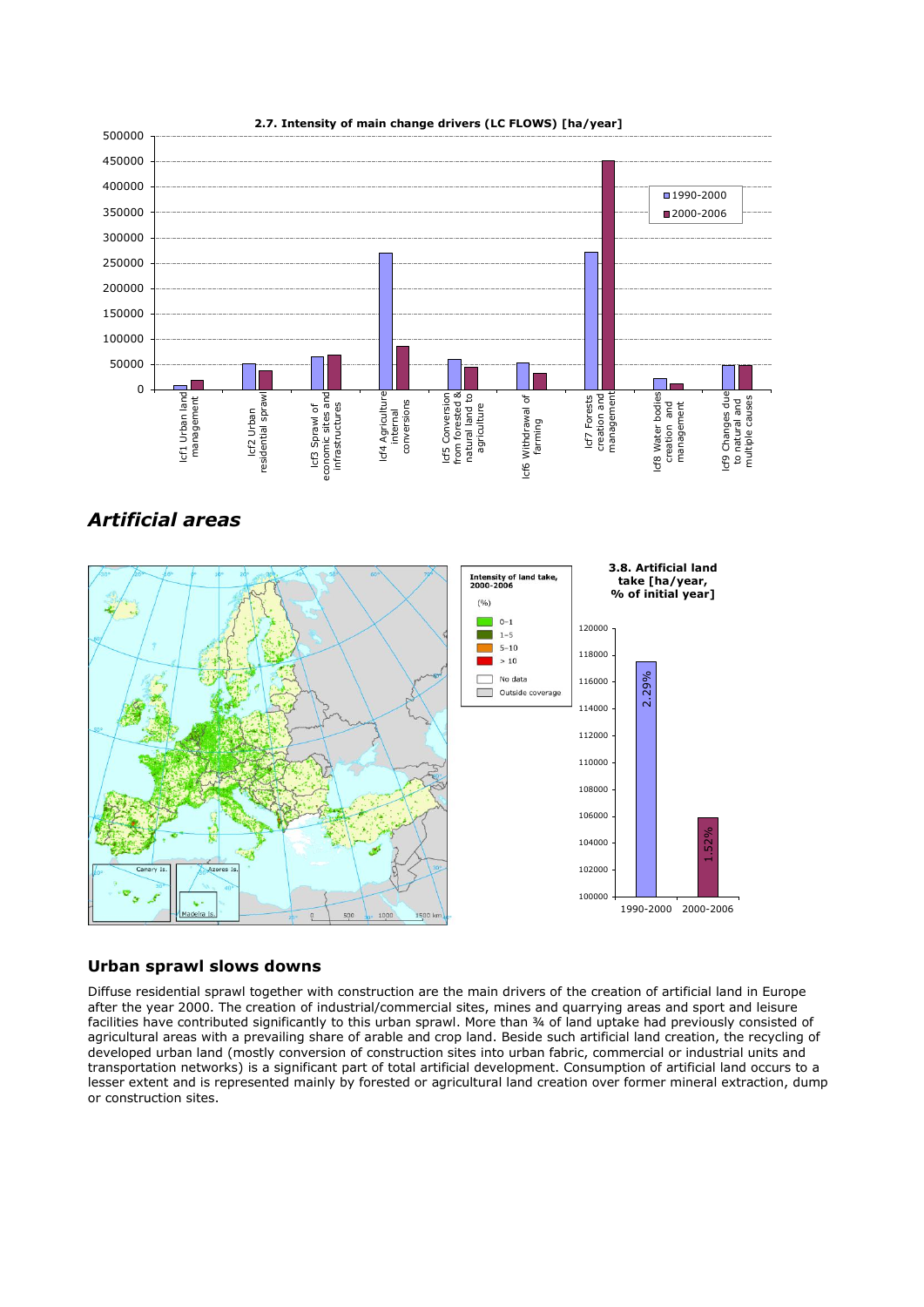





# *Agriculture*

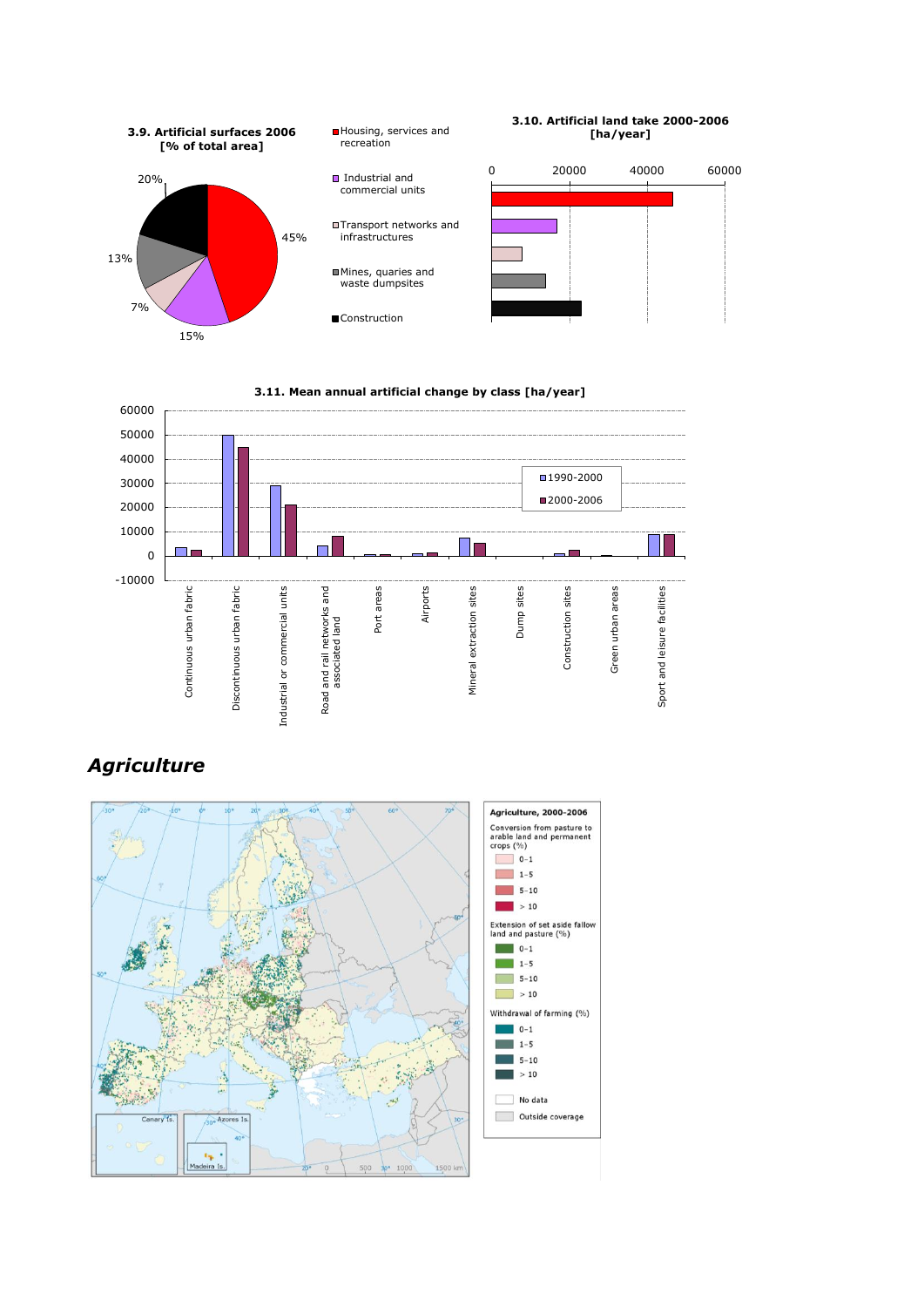### **Stabilising agricultural management**

The development of agricultural areas is characterised by prevailing consumption of both basic land cover types arable/crop land and mosaics/pastures. This consumption is driven by two significant flows: artificial land take (driven mainly by the sprawl of economic sites and infrastructures) and the withdrawal of farming (mostly with woodland creation). Non-irrigated arable land has close to a 50 % share on the total agricultural area consumed, the rest consists predominantly of pastures, complex cultivation patterns and agricultural land with significant areas of natural vegetation. The formation of new agricultural land through the conversion from natural land cover to agriculture occurs to a significantly lower extent compared to the consumption of agricultural areas.

The main drivers of internal agriculture development are intensive conversion from pasture to non-irrigated arable land together and the growth of set aside fallow land and pasture. However, the intensity of both these conversions rapidly decreased compared to the period 1990 to 2000. The other significant internal agricultural flows in Europe are conversions from non-irrigated arable land to permanently irrigated arable land and from arable land to vineyards, orchards or olive groves.

There are several concentrations of internal agriculture conversions across Europe. While pasture extension occurs only in the border regions of the Czech Republic, in Hungary and (to a lesser extent) in southern Sweden, the conversion from pasture to arable land is typical for the Baltic countries (especially Estonia and Lithuania), Croatia, France, northern Germany, Hungary and the southern part of Spain. The formation of new agricultural areas through the conversion of natural and semi-natural land is concentrated mostly in the south-western half of Spain, in southern Turkey. Some areas with this conversion also occur in south-western Iceland. The consumption of agricultural land through the withdrawal of farming with or without woodland creation is typical for the Benelux countries, Hungary, Ireland, Poland, the southern half of Portugal, and Slovakia.

> □ 211 Non-irrigated arable land □ 212 Permanently irrigated land

■ 222 Fruit trees and berry plantations

significant areas of natural vegetation

241 Annual crops associated with permanent crops ■ 242 Complex cultivation patterns ■ 243 Agriculture land with

■ 244 Agro-forestry areas

■ 213 Rice fields 221 Vineyards

■ 223 Olive groves ■ 231 Pastures



**4.12. Agricultural areas 2006 [% of total area]**

**4.13. Development of agricultural areas 2000-2006 – detailed balance [ha]**

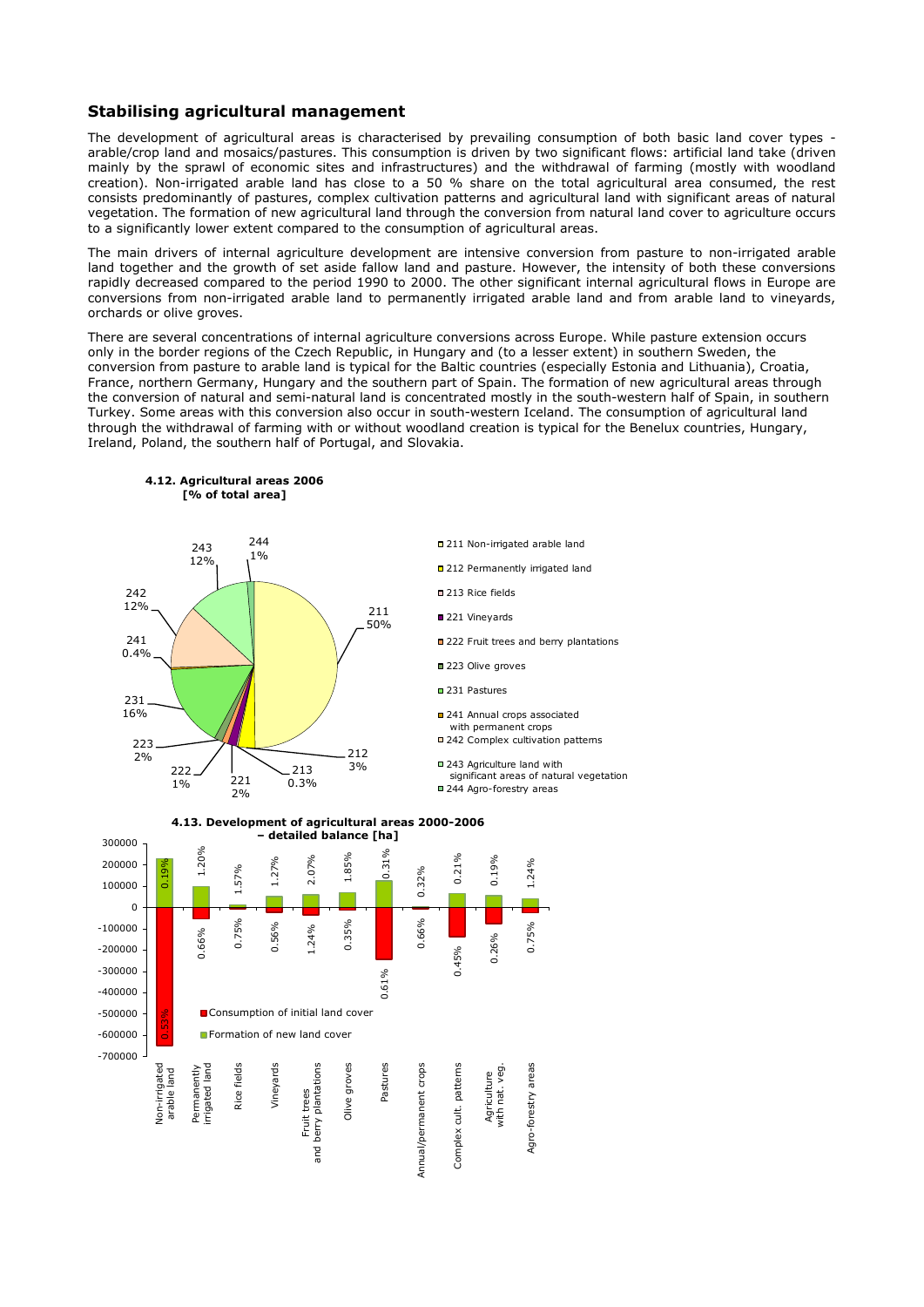

**4.14. Mean annual agricultural change by class [ha/year]** 

*Forest and nature areas*



## **Forest and semi-natural land is shrinking**

Conversions between transitional woodland and standing forests are the most significant flow of forest and seminatural landscape development in Europe. Other intensive exchanges between forest and particular semi-natural land cover classes, represented by forest creation over semi-natural vegetation areas or wetlands, semi-natural rotation and water bodies creation over semi-natural vegetation, occur. The development of nature areas is also significantly influenced by forest and shrub fires, which drives both forest/natural land cover consumption as well as forest formation over burnt areas. New forest and nature areas were created mainly by the formation of transitional woodlands and water bodies over agricultural areas (withdrawal of farming) or former mineral extraction and construction sites. On the other hand, forest and nature areas have been consumed by conversion to agriculture and also by artificial urban sprawl (mostly sprawl of economic sites and infrastructures). Geographically, the withdrawal of farming due to woodland creation occurs mostly in the Baltic countries, in central Europe (mainly over the Czech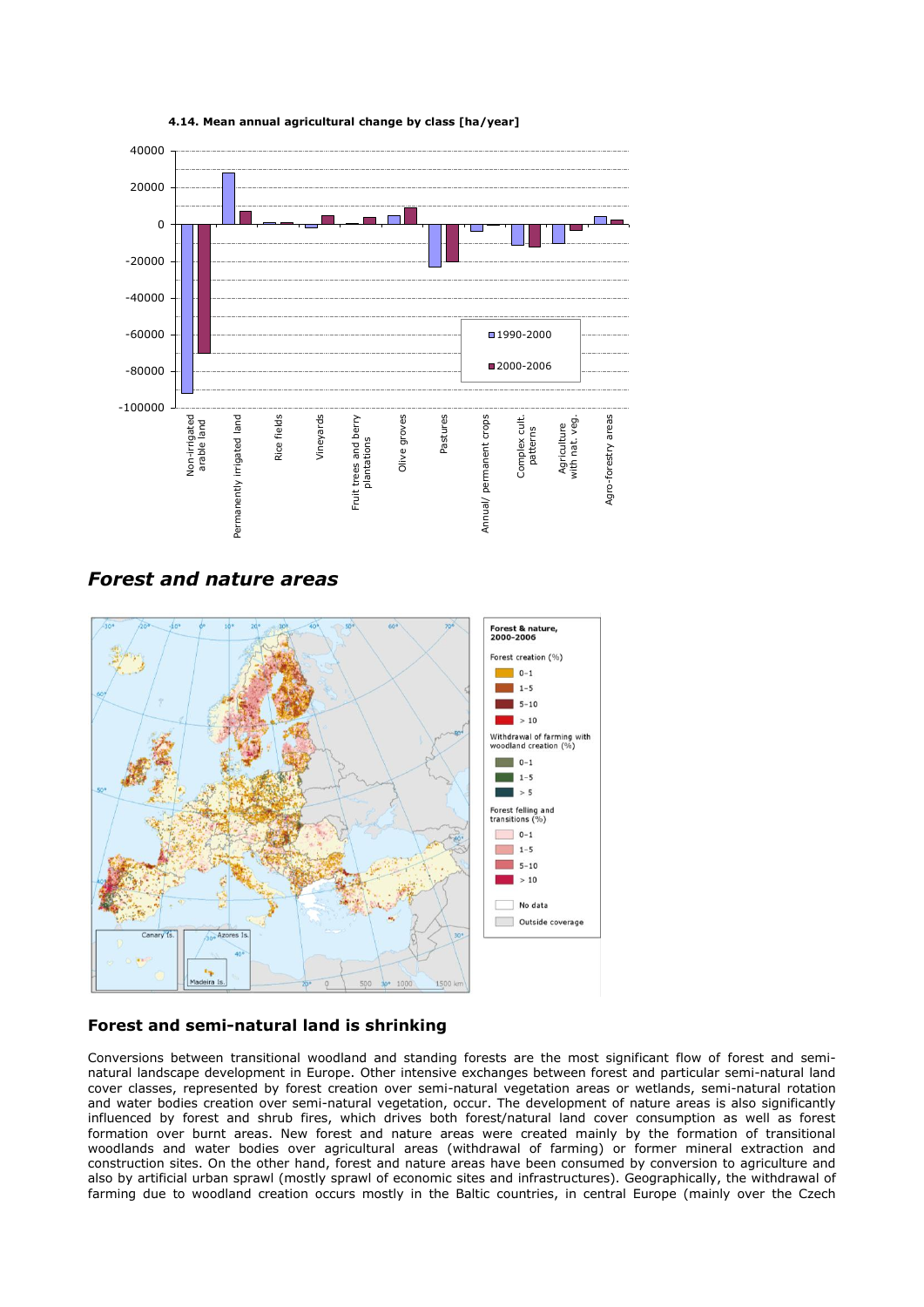Republic, Poland and Slovakia), Hungary, Ireland and the southern part of Portugal. Other forest creation is typical for eastern Germany, Iceland, Ireland, Italy (Calabria), the western part of the Pyrenean peninsula and also Turkey.





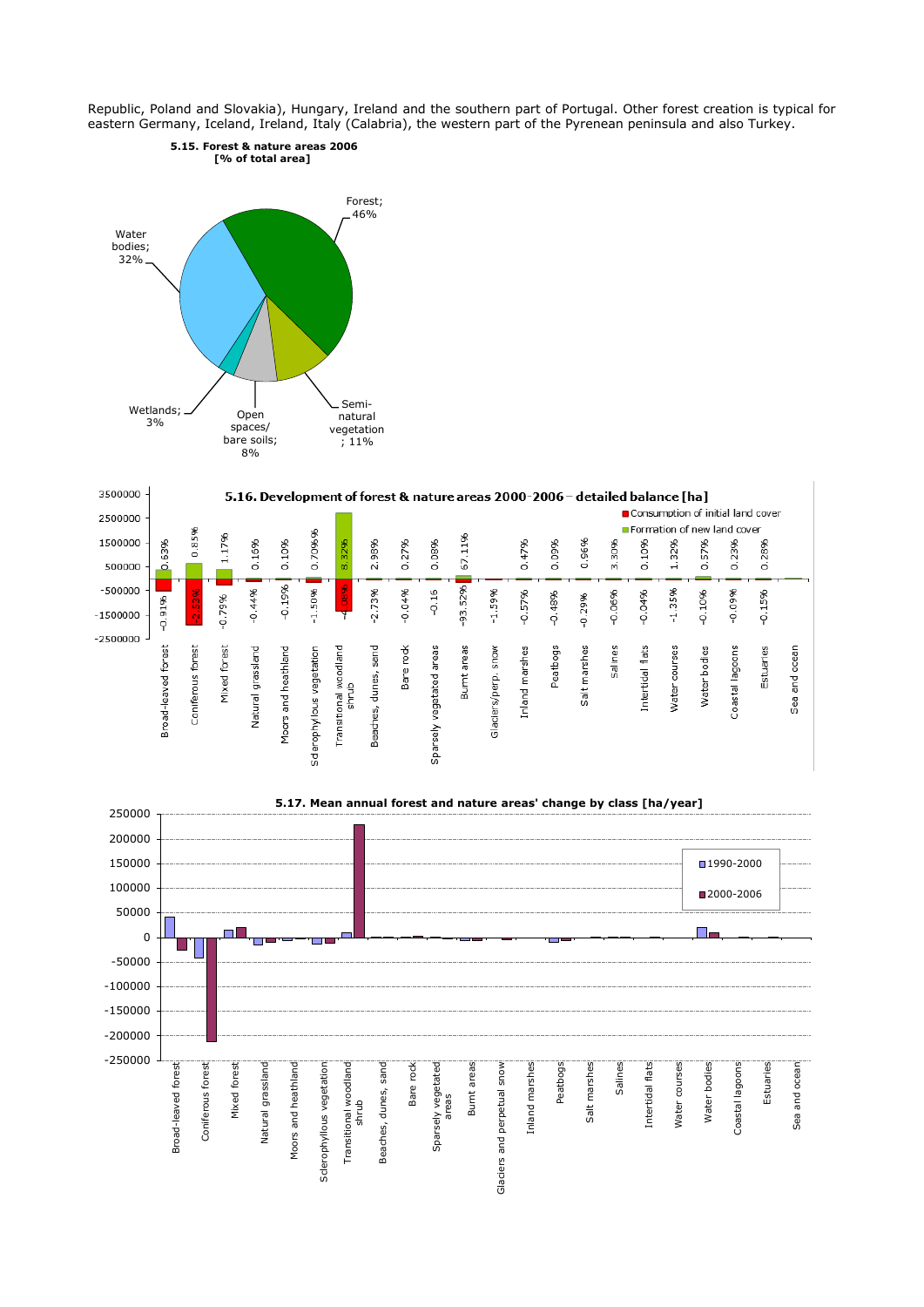## **Annex: Land cover flows and trends**



## *Land cover flows 2000-2006*

## **Distribution of changes**

Concerning the geographical distribution of changes, the highest density of change can be seen in northern Europe (Finland and Sweden), Hungary, Ireland and Portugal. In contrast, the most stable landscape is represented by the mountainous areas of the Alps, Pyrenees and mountains in Norway and Romania.

The exchange of forested landscape is concentrated mostly in woodland areas of northern Europe, especially in Finland and Norway. There are also significant concentrations of forest conversions in south-western France, Ireland, Italy (Tuscany), Portugal and northern Spain, as well as in central European countries such as the Czech Republic, Hungary or Slovakia and in the area adjoining the Bosphorus in Turkey.

Conversions of agricultural land occur mostly in Spain, especially in the southern half of the country and include both conversions from forested and semi-natural landscape to agriculture as well as internal agriculture conversion. Conversions from forest and nature areas to agriculture also occur in Finland. There are several concentrations of internal agricultural conversion in central Europe (especially the Czech Republic and Hungary), northern Germany and in the southern part of Turkey. Withdrawal of farming occurs mostly in Hungary, Ireland and the southern half of Portugal.

Urban sprawl, resulting from the extension of economic sites and infrastructure, is concentrated mostly in Western Europe. There are dense concentrations of commercial/industrial sprawl covering the Po lowland in northern Italy and the Netherlands, in Portugal, along the Mediterranean coast in Spain and also in the outskirts of major western European cities such as Dublin, Madrid, Paris, Rome or Toulouse. In Turkey, sprawl resulting from the extension of economic sites and infrastructures is situated around Ankara and in the Bosphorus region.

Residential sprawl is typical especially for France and Germany. In Germany, areas with notable residential sprawl are scattered over the whole western part of the country. In France, residential sprawl can be found mostly in the western part of the country (especially in Bretagne), in the surroundings of Lyon in the eastern part of the country and along the Mediterranean coast in the south (Côte d'Azur, around Marseille). There is also a very dense concentration of residential sprawl in Albania, especially along the Adriatic coast.

Despite land cover mapping being able to capture only the most significant linear features of artificial sprawl, the data shows highway construction in Croatia, Poland or Spain.

Changes of land cover due to natural and multiple causes are represented by a decrease in glaciers in the Alps and also in Iceland. There are also large concentrations of changes connected with conversions of forest and semi-natural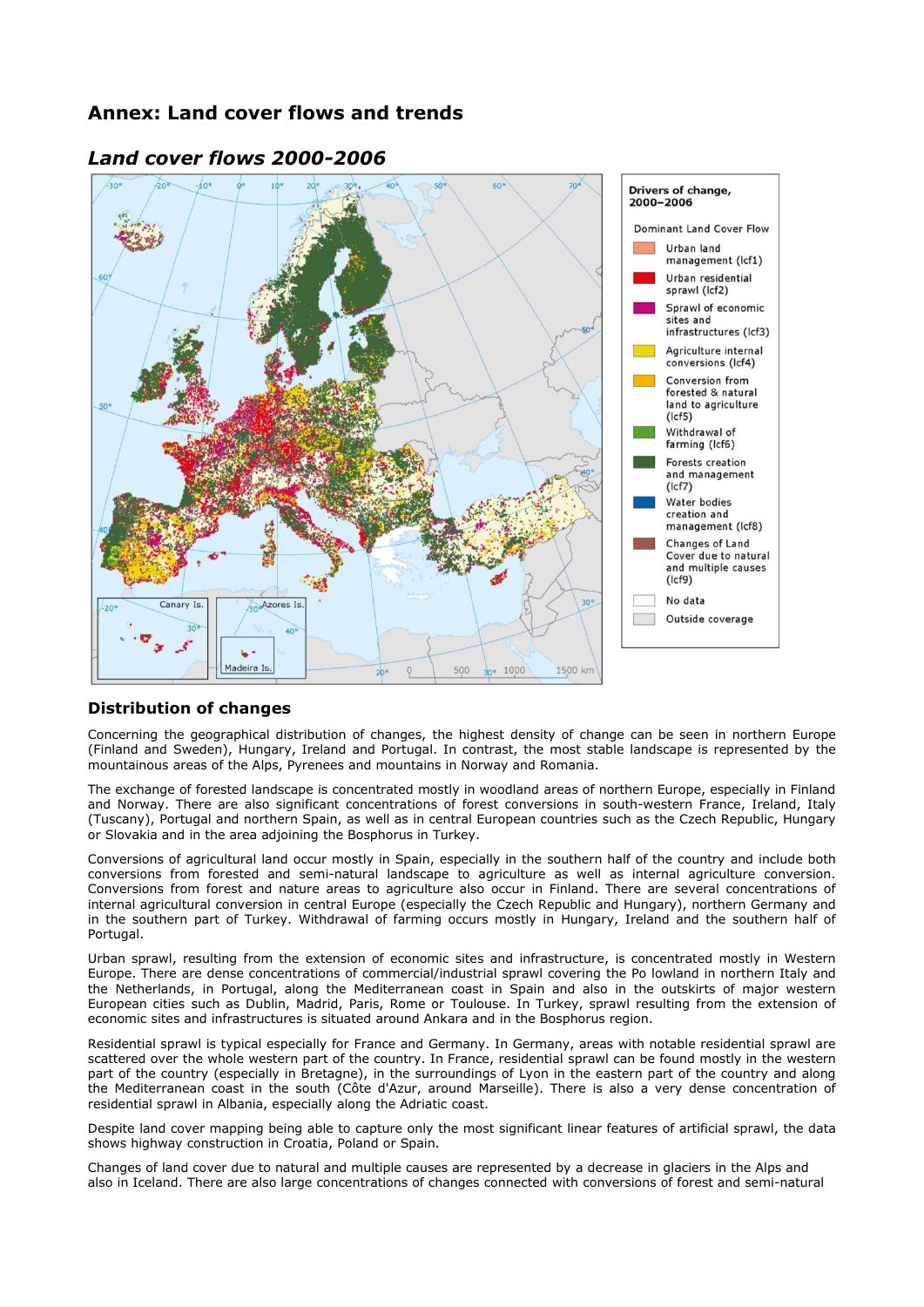landscapes, which are caused by forest and shrub fires, situated mostly in the Mediterranean (in southern Bosnia, Corsica, Croatia, Portugal, Sardinia or Spain).







- ■Icf1 Urban land management
- Icf2 Urban residential sprawl
- ■Icf3 Sprawl of economic sites and infrastructures
- □ Icf4 Agriculture internal conversions
- Icf5 Conversion from forested & natural land to agriculture
- □Icf6 Withdrawal of farming
- ■Icf7 Forests creation and management
- ■Icf8 Water bodies creation and management
- ■Icf9 Changes due to natural and multiple causes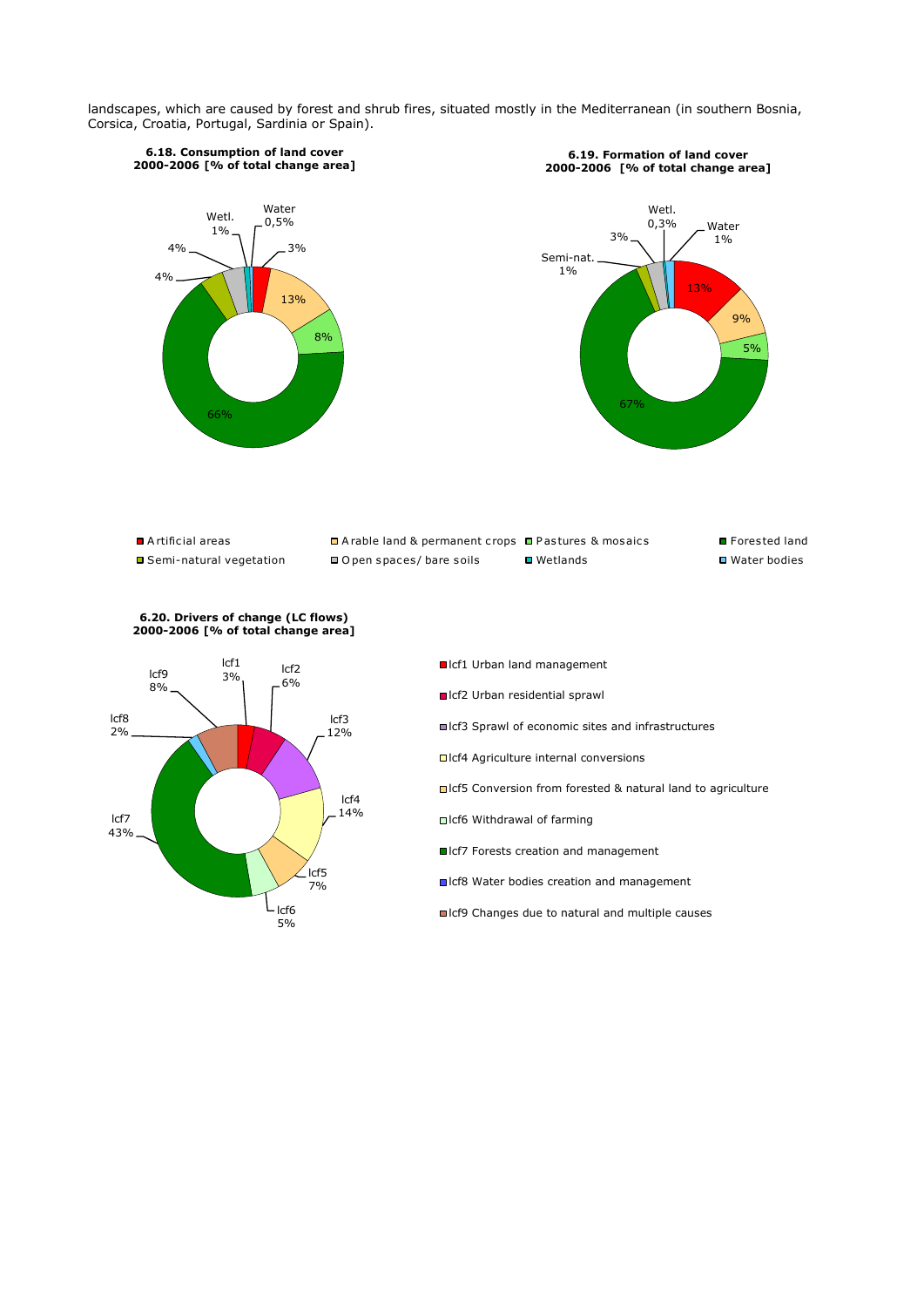## *Artificial areas*



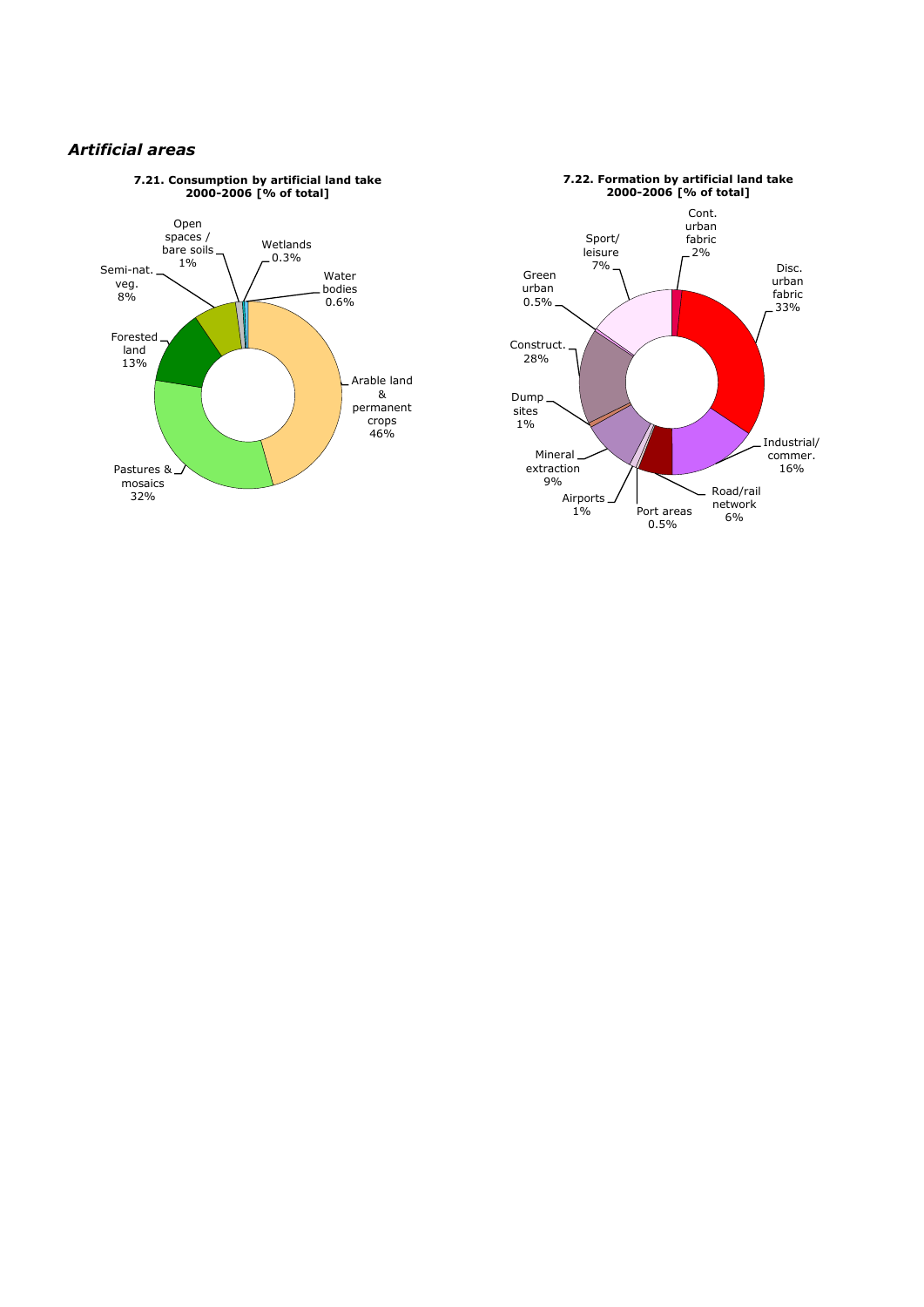

#### **7.23. Net formation of artificial area [ha/year, % of initial year]**



## *Agriculture*



**8.26. Formation of agricultural land from non-agriculture 2000-2006 [% of total]**

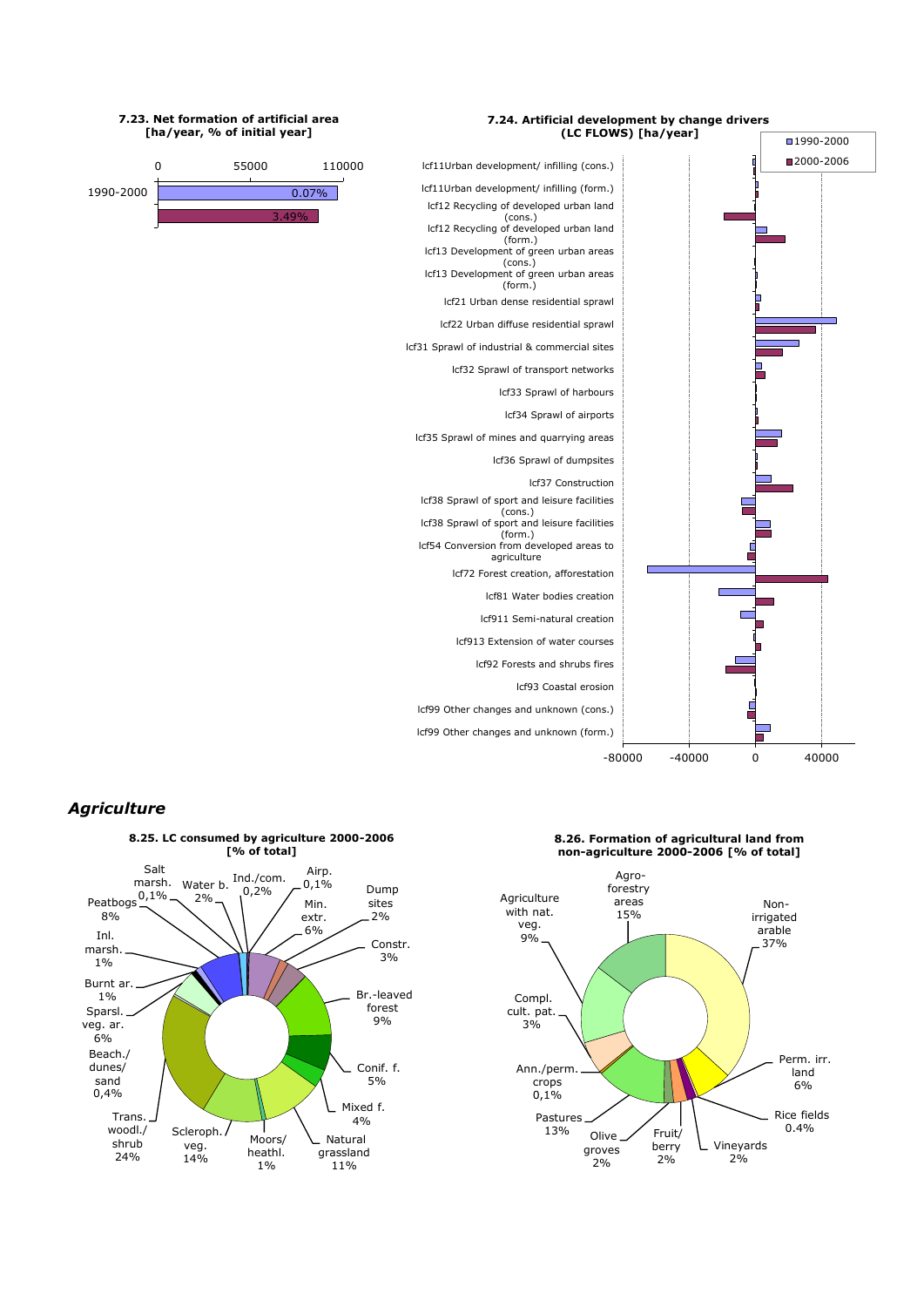







**8.30. Mean annual conversion between arable land and pasture [ha/year]**



**8.27. Consumption of agricultural land by non-agriculture 2000-2006 [% of total]**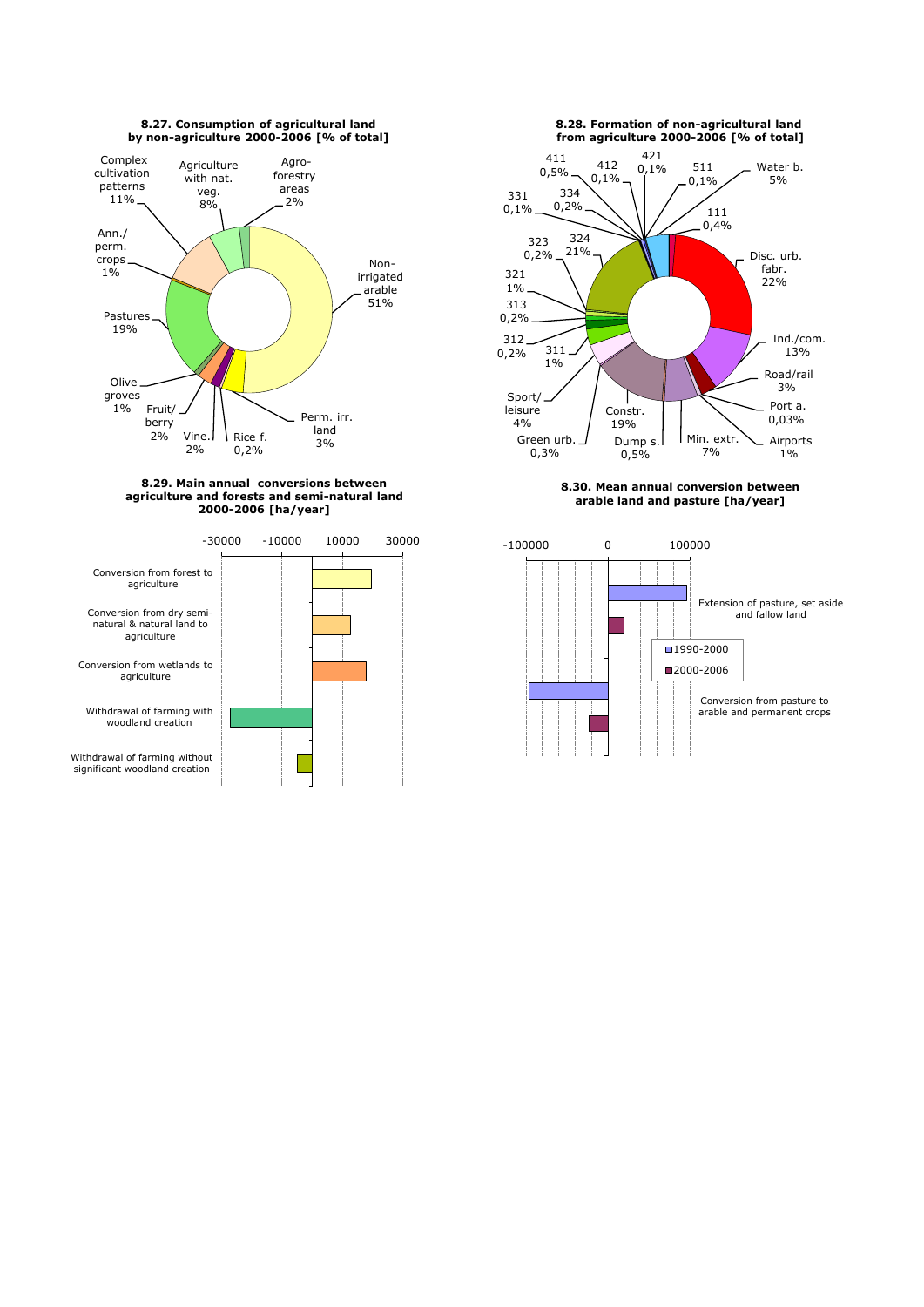

**9.32. Mean annual conversions between agriculture**

### **9.31. Mean annual agriculture internal conversions [ha/year]**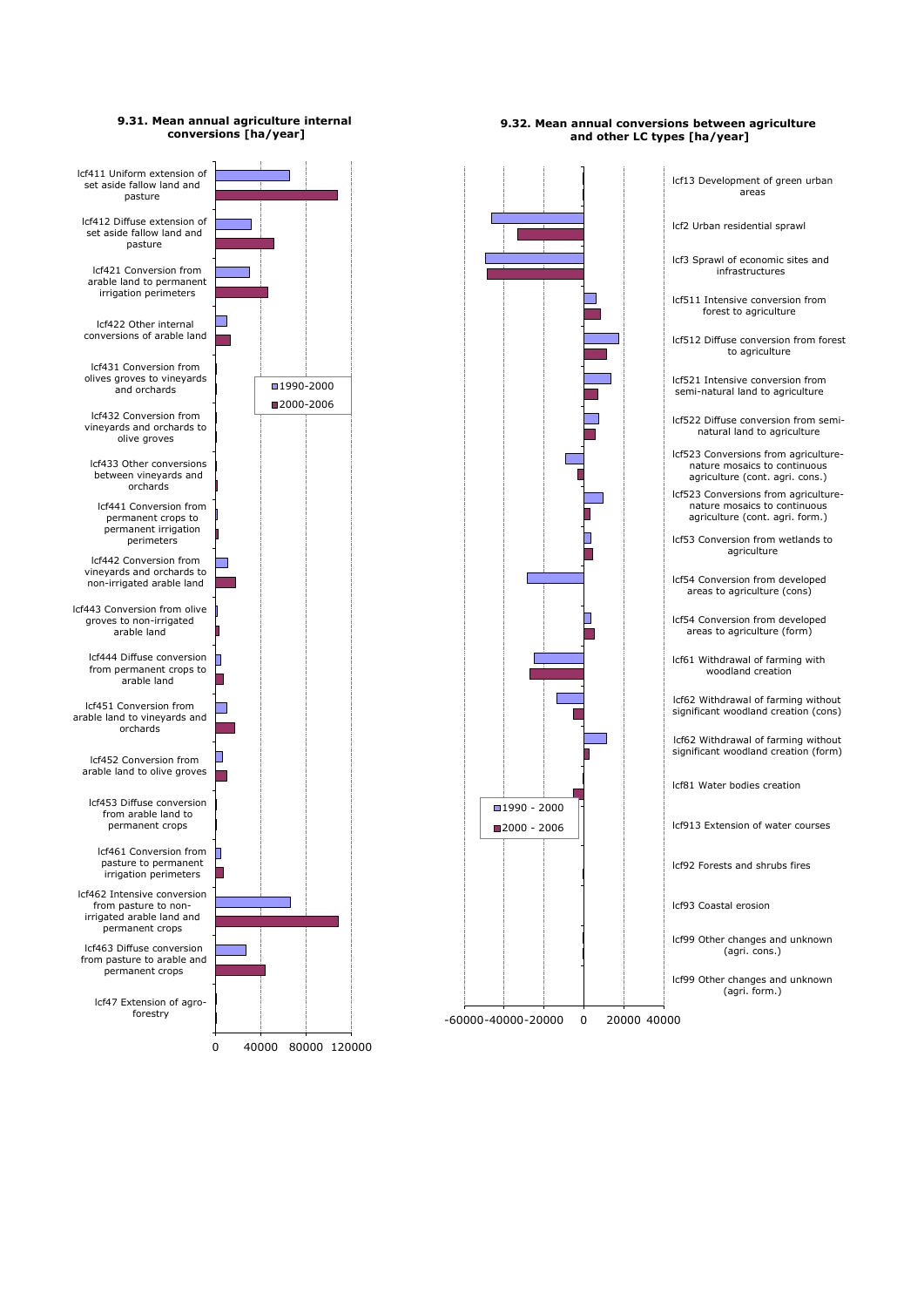### *Forest and nature areas*







 **f rom forest & nature 2000-2006 [% of total]**

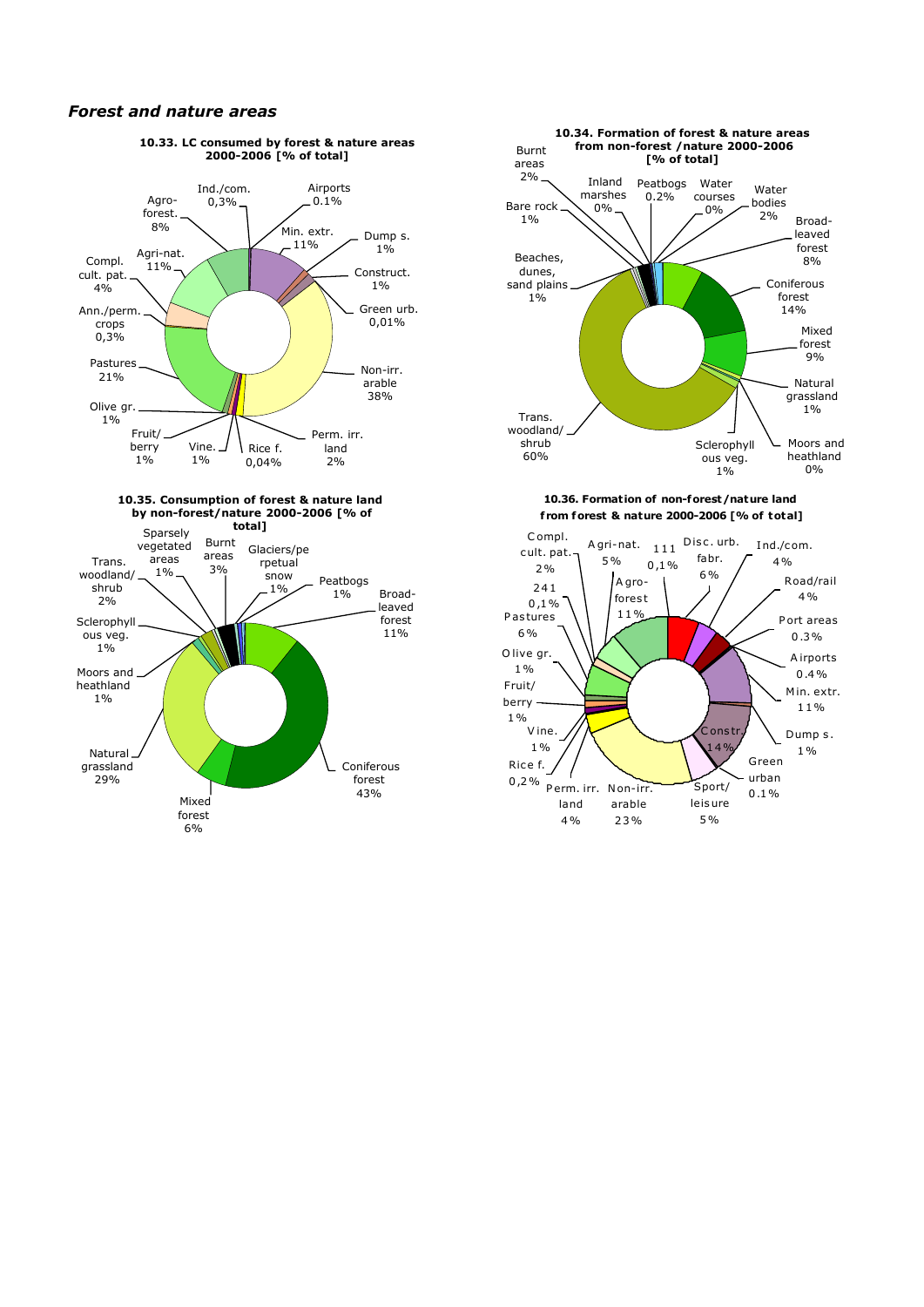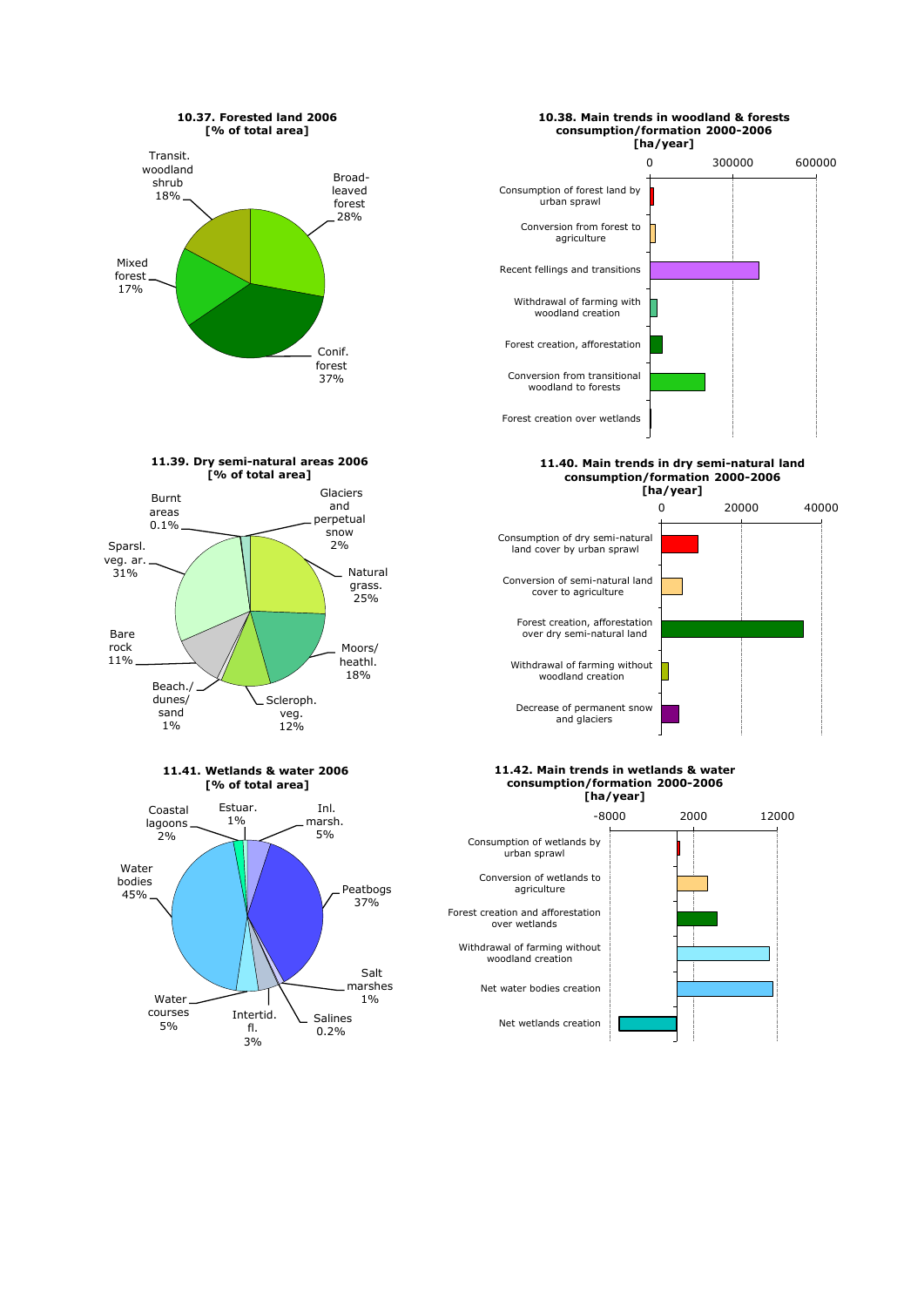#### **11.43. Mean annual conversions of forest & other woodland [ha/year]**